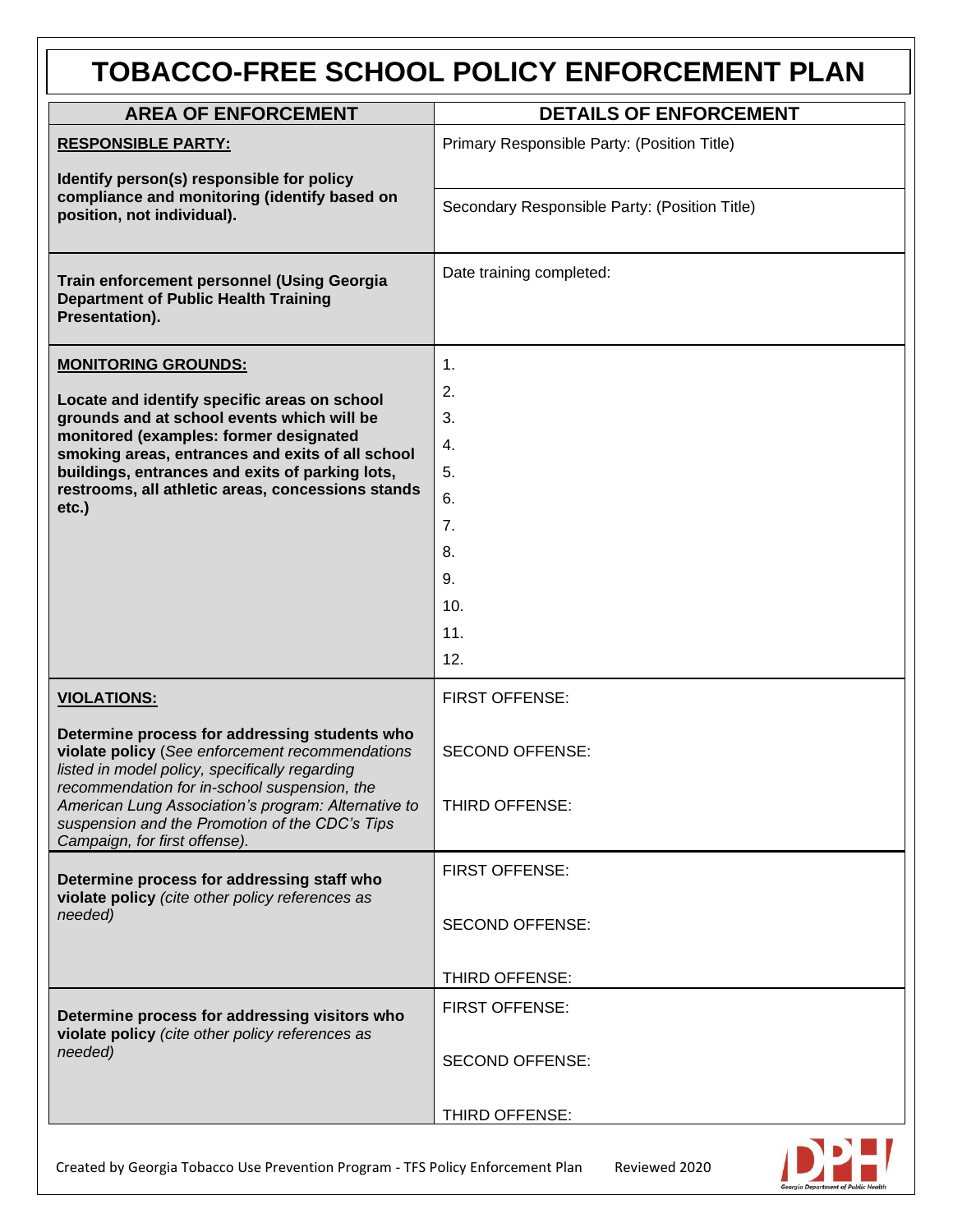| <b>AREA OF ENFORCEMENT</b>                                                                                                                                                               | <b>DETAILS OF ENFORCEMENT</b>                                                                 |                                 |
|------------------------------------------------------------------------------------------------------------------------------------------------------------------------------------------|-----------------------------------------------------------------------------------------------|---------------------------------|
| <b>COMPLAINTS:</b>                                                                                                                                                                       | Complaints can be submitted via: (identify specific email address,<br>telephone number, etc.) |                                 |
| Determine process for handling complaints                                                                                                                                                |                                                                                               |                                 |
| regarding policy violations.                                                                                                                                                             | Identify the person responsible for addressing complaints is:                                 |                                 |
|                                                                                                                                                                                          | Complaints will be responded to via (telephone, email, etc.):                                 |                                 |
|                                                                                                                                                                                          | Specify the timeframe in which complaints must be<br>addressed/responded to:                  |                                 |
| <b>COMMUNICATION:</b>                                                                                                                                                                    | <b>Communication Method</b>                                                                   | <b>Completed</b>                |
| Identify specific channels for communicating<br>policy to students, staff, visitor such as signage,<br>handbook, newsletters, etc. Refer to<br><b>Communication Checklist as needed.</b> | Signs at all entrances                                                                        |                                 |
|                                                                                                                                                                                          | Signs at all athletic fields                                                                  |                                 |
|                                                                                                                                                                                          | Student handbook                                                                              |                                 |
|                                                                                                                                                                                          | Employee handbook                                                                             |                                 |
|                                                                                                                                                                                          | Informing at staff mtgs                                                                       |                                 |
|                                                                                                                                                                                          | Informing at parent (PTA) mtgs                                                                |                                 |
|                                                                                                                                                                                          | Announcements at school or school-<br>sponsored events (Including athletic<br>events)         |                                 |
|                                                                                                                                                                                          | School Website                                                                                |                                 |
|                                                                                                                                                                                          | Stipulations in contracts                                                                     |                                 |
|                                                                                                                                                                                          | Social Media:                                                                                 |                                 |
|                                                                                                                                                                                          | School newsletter:                                                                            |                                 |
|                                                                                                                                                                                          | OTHER:                                                                                        |                                 |
| <b>ASSESSING AND MONITORING:</b>                                                                                                                                                         | <b>Areas for Assessment</b>                                                                   | Recommended<br><b>Frequency</b> |
| Schedule regular assessments to monitor policy<br>implementation and enforcement. Frequency of<br>items can be monthly, quarterly, annually, etc.                                        | Signage on campus                                                                             | Annually                        |
|                                                                                                                                                                                          | Newsletter communications                                                                     |                                 |
|                                                                                                                                                                                          | Staff meetings and orientations                                                               | Quarterly/As needed             |
|                                                                                                                                                                                          | Student orientation                                                                           | Quarterly                       |
|                                                                                                                                                                                          | School website                                                                                | Quarterly                       |
|                                                                                                                                                                                          | Announcements at football games                                                               |                                 |
|                                                                                                                                                                                          | Announcements at school events                                                                |                                 |
|                                                                                                                                                                                          |                                                                                               |                                 |
|                                                                                                                                                                                          |                                                                                               |                                 |
|                                                                                                                                                                                          |                                                                                               |                                 |